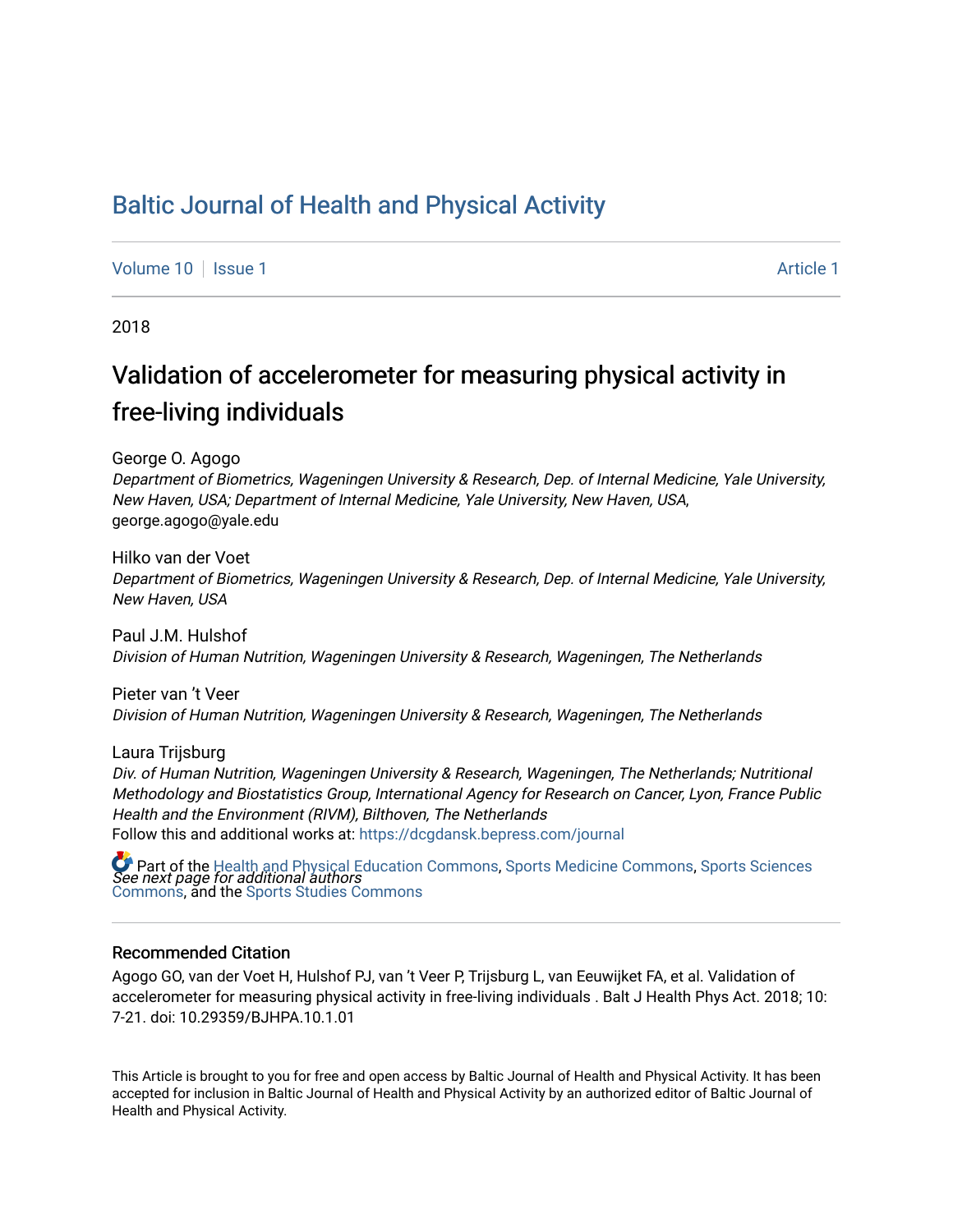### Validation of accelerometer for measuring physical activity in free-living individuals

#### Authors

George O. Agogo, Hilko van der Voet, Paul J.M. Hulshof, Pieter van 't Veer, Laura Trijsburg, Fred A. van Eeuwijk, and Hendriek C. Boshuizen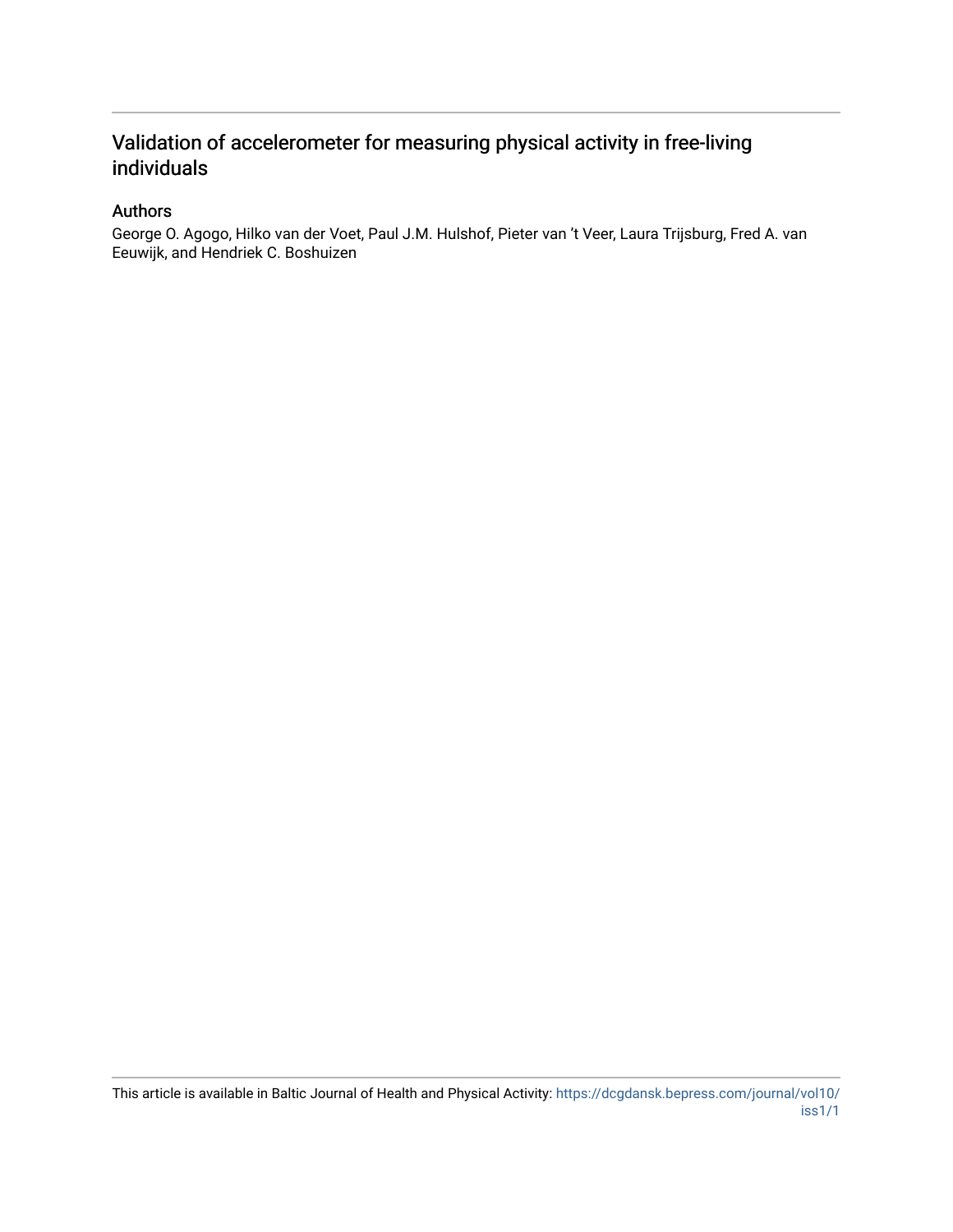# **Validation of accelerometer for measuring physical activity in free-living individuals**

George O. Agogo<sup>1, 2 ACDEF</sup>, Hilko van der Voet<sup>1 DE</sup>, Paul J.M. Hulshof<sup>3 AB</sup>, **Pieter van 't Veer3 DE, Laura Trijsburg3, 4 ABCDEF, Fred A. van Eeuwijk1 DE, Hendriek C. Boshuizen**<sup>1, 3, 5 ACDEF</sup>

- 1 Dep. of Biometrics, Wageningen University & Research, Wageningen, The Netherlands 2 Dep. of Internal Medicine, Yale University, New Haven, USA
- <sup>3</sup> Div. of Human Nutrition, Wageningen University & Research, Wageningen, The Netherlands
- 4 Nutritional Methodology and Biostatistics Group, International Agency for Research on Cancer, Lyon, France
- 5 Dep. of Statistics, Mathematical Modelling and Data Logistics, National Institute for Public Health and the Environment (RIVM), Bilthoven, The Netherlands

#### **abstract**

**Authors' Contribution: A** Study Design **B** Data Collection **C** Statistical Analysis **D** Data Interpretation **E** Manuscript Preparation **F** Literature Search **G** Funds Collection

- **Background:** The aim of this research was to validate a triaxial GT3X accelerometer against doubly labelled water for measuring total energy expenditure (TEE) in a study of free-living Dutch adults and to compare the two prediction equations used to calculate accelerometerderived activity related energy expenditure.
- **Material/Methods:** We used a measurement error model to estimate bias in the mean TEE, a correlation coefficient between measured and true TEE (a validity coefficient, which quantifies loss of statistical power to detect association) and the attenuation factor (which quantifies bias in the association), with and without conditioning on age, sex and BMI. We proposed a calibration method for the accelerometer-based TEE.
	- **Results:** The accelerometer underestimated TEE by about 500kcal/day. The validity coefficient estimate conditional on age, sex and BMI was 0.8; the same value was observed for the attenuation factor estimate. With the devised calibration method, the bias in accelerometerderived mean TEE reduced to 6 kcal/day, validity coefficient estimate increased to 0.95 and attenuation factor to 0.94.
	- **Conclusions:** The GT3X accelerometer would underestimate mean TEE, lead to minimal loss in statistical power to detect significant association, and would result in biased estimate of the association between TEE and a health outcome.
		- **Key words:** attenuation, measurement error, physical activity, activity energy expenditure, validity coefficient.

#### **article details**

|                              | Article statistics: Word count: 4,637; Tables: 5; Figures: 2; References: 33                                                                                                                                                                                                                                                                                                                                                                                                                                                                                                                                                                                                                                                                                                                                                                                  |
|------------------------------|---------------------------------------------------------------------------------------------------------------------------------------------------------------------------------------------------------------------------------------------------------------------------------------------------------------------------------------------------------------------------------------------------------------------------------------------------------------------------------------------------------------------------------------------------------------------------------------------------------------------------------------------------------------------------------------------------------------------------------------------------------------------------------------------------------------------------------------------------------------|
|                              | Received: August 2017; Accepted: November 2017; Published: March 2018                                                                                                                                                                                                                                                                                                                                                                                                                                                                                                                                                                                                                                                                                                                                                                                         |
| <b>Full-text PDF:</b>        | http://www.balticsportscience.com                                                                                                                                                                                                                                                                                                                                                                                                                                                                                                                                                                                                                                                                                                                                                                                                                             |
| Copyright                    | © Gdansk University of Physical Education and Sport, Poland                                                                                                                                                                                                                                                                                                                                                                                                                                                                                                                                                                                                                                                                                                                                                                                                   |
| Indexation:                  | Celdes, Clarivate Analytics Emerging Sources Citation Index (ESCI), CNKI Scholar (China National Knowledge<br>Infrastructure), CNPIEC, De Gruyter - IBR (International Bibliography of Reviews of Scholarly Literature in<br>the Humanities and Social Sciences), De Gruyter - IBZ (International Bibliography of Periodical Literature in<br>the Humanities and Social Sciences), DOAJ, EBSCO - Central & Eastern European Academic Source, EBSCO -<br>SPORTDiscus, EBSCO Discovery Service, Google Scholar, Index Copernicus, J-Gate, Naviga (Softweco, Primo<br>Central (ExLibris), ProQuest - Family Health, ProQuest - Health & Medical Complete, ProQuest - Illustrata: Health<br>Sciences, ProQuest - Nursing & Allied Health Source, Summon (Serials Solutions/ProQuest, TDOne (TDNet),<br>Ulrich's Periodicals Directory/ulrichsweb, WorldCat (OCLC) |
| <b>Funding:</b>              | This research received no specific grant from any funding agency in the public, commercial, or not-for-profit<br>sectors.                                                                                                                                                                                                                                                                                                                                                                                                                                                                                                                                                                                                                                                                                                                                     |
|                              | <b>Conflict of interests:</b> Authors have declared that no competing interest exists.                                                                                                                                                                                                                                                                                                                                                                                                                                                                                                                                                                                                                                                                                                                                                                        |
| <b>Corresponding author:</b> | Dr. George O. Agogo; Wageningen University & Research, Wageningen, The Netherlands; e-mail: george.agogo@<br>yale.edu; phone number: +1 203-737-2908                                                                                                                                                                                                                                                                                                                                                                                                                                                                                                                                                                                                                                                                                                          |
| <b>Open Access License:</b>  | This is an open access article distributed under the terms of the Creative Commons Attribution-Non-commercial<br>4.0 International (http://creativecommons.org/licenses/by-nc/4.0/), which permits use, distribution, and<br>reproduction in any medium, provided the original work is properly cited, the use is non-commercial and is<br>otherwise in compliance with the license.                                                                                                                                                                                                                                                                                                                                                                                                                                                                          |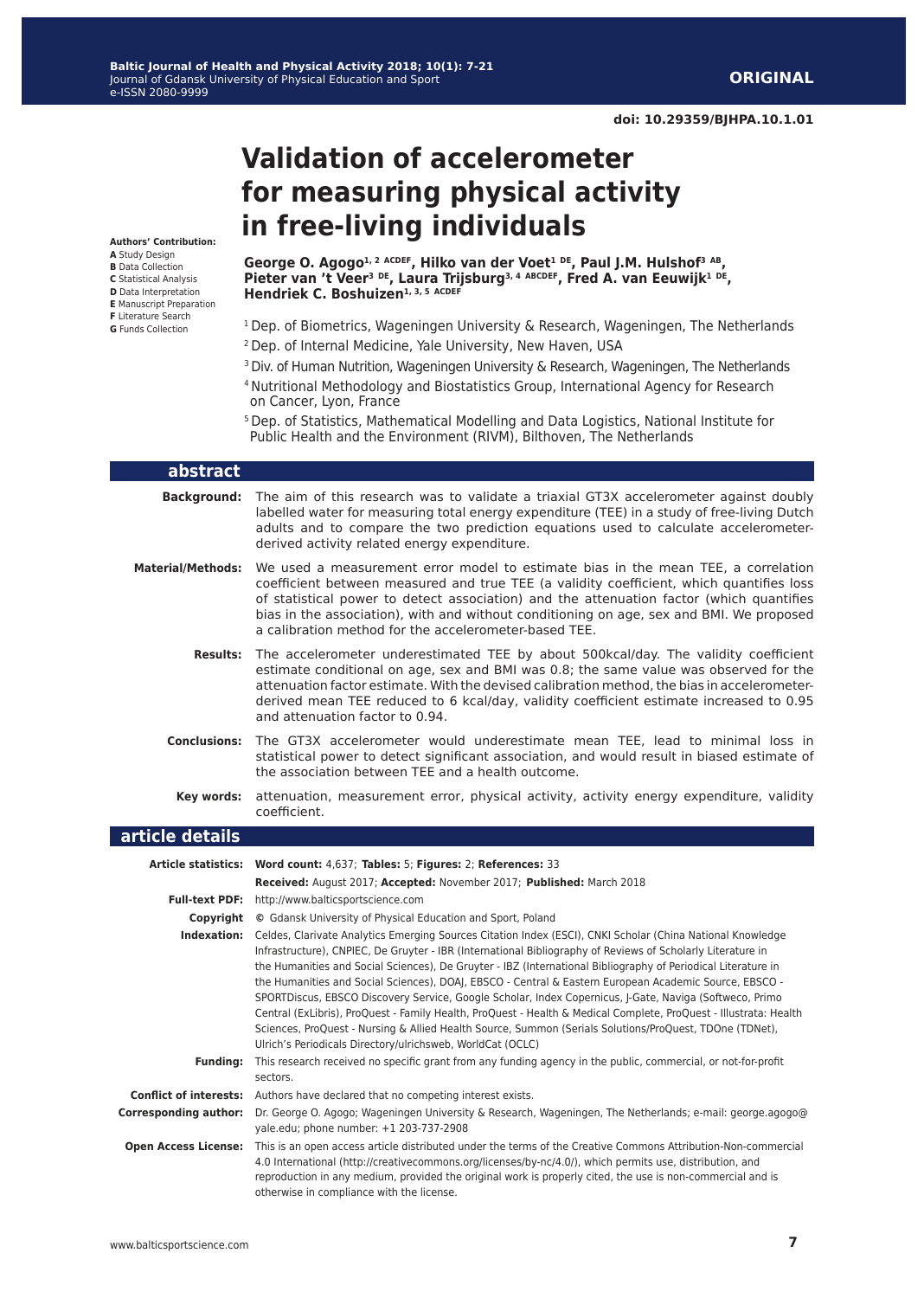### **introduction**

Regular physical activity (PA) is associated with good health and greater degree of independence [1, 2]. Low levels of PA, however, are shown to be associated with diseases such as cardiovascular disease, type 2 diabetes, depression, osteoporosis, obesity and colon/breast cancer [1]. Sedentary lifestyle is a major concern to public health and is a health risk factor [3]. Physical activity involves body movement produced by skeletal muscles resulting in energy expenditure above resting levels [4, 5] and is a complex construct that involves sports and non-sports activities. The health benefits associated with regular PA are assessed by considering an individual's long- -term average physical activity level over a long period of time (hereafter, usual activity) [6]. To correctly measure PA, it is important to monitor PA patterns (duration, frequency and intensity) and activity related energy expenditure. Ideally, usual activity would be measured without error in free- -living individuals. In practice, however, it is difficult to measure PA without error under free-living conditions. Thus, usual activity measurements are subject to error, because some aspects of physical activity may not be captured.

Physical activity contributes to total energy expenditure (TEE). The doubly labelled water (DLW) technique is regarded as the gold standard for measuring TEE in a free-living context [10, 4, 1]. Total energy expenditure is composed of energy expended at rest, often referred to as basal energy expenditure (BEE), energy expended above the resting level due to PA, referred to as activity energy expenditure (AEE), and the thermic effect of food (TEF). The DLW technique requires the use of stable water isotopes and use of sophisticated laboratory equipment for estimating isotope enrichments over time in biological samples. The cost of dosing, sampling and laboratory analysis limit the use of the DLW technique in large epidemiological studies [4]. Consequently, use of affordable methods for assessing PA is becoming popular. A commonly used technique to assess PA objectively is accelerometry [4, 5]. An accelerometer is an electric motion sensor that monitors body acceleration due to PA [5]. It is, however, widely recognized that accelerometers underestimate some aspects of physical activities, such as swimming, cycling, sedentary activities and static exercise in free-living individuals [11, 4, 1, 12, 13]. Validation studies on PA, therefore, use the DLW technique to validate instruments for assessing usual activity in free-living individuals [1, 4]. The DuPLO Dutch study is one such validation study, where PA was assessed with a triaxial GT3X accelerometer (Actigraph, Pensacola, Florida) to monitor body acceleration in three axes [14], where DLW was used as a gold standard for measuring TEE. We used the DuPLO study to validate the measurement of TEE with the triaxial GT3X accelerometer.

The three main effects of the measurement error in TEE are: (i) bias in the mean level of TEE, (ii) loss of statistical power to detect a significant association between TEE and a health outcome, such as obesity [7], and (iii) bias in the association between TEE and a health outcome. The mean bias can be quantified with the mean discrepancy between the true and the measured activity level in the study population, and the loss of statistical power with the correlation coefficient between the measured and the true usual activity level (hereafter, validity coefficient); the bias in the association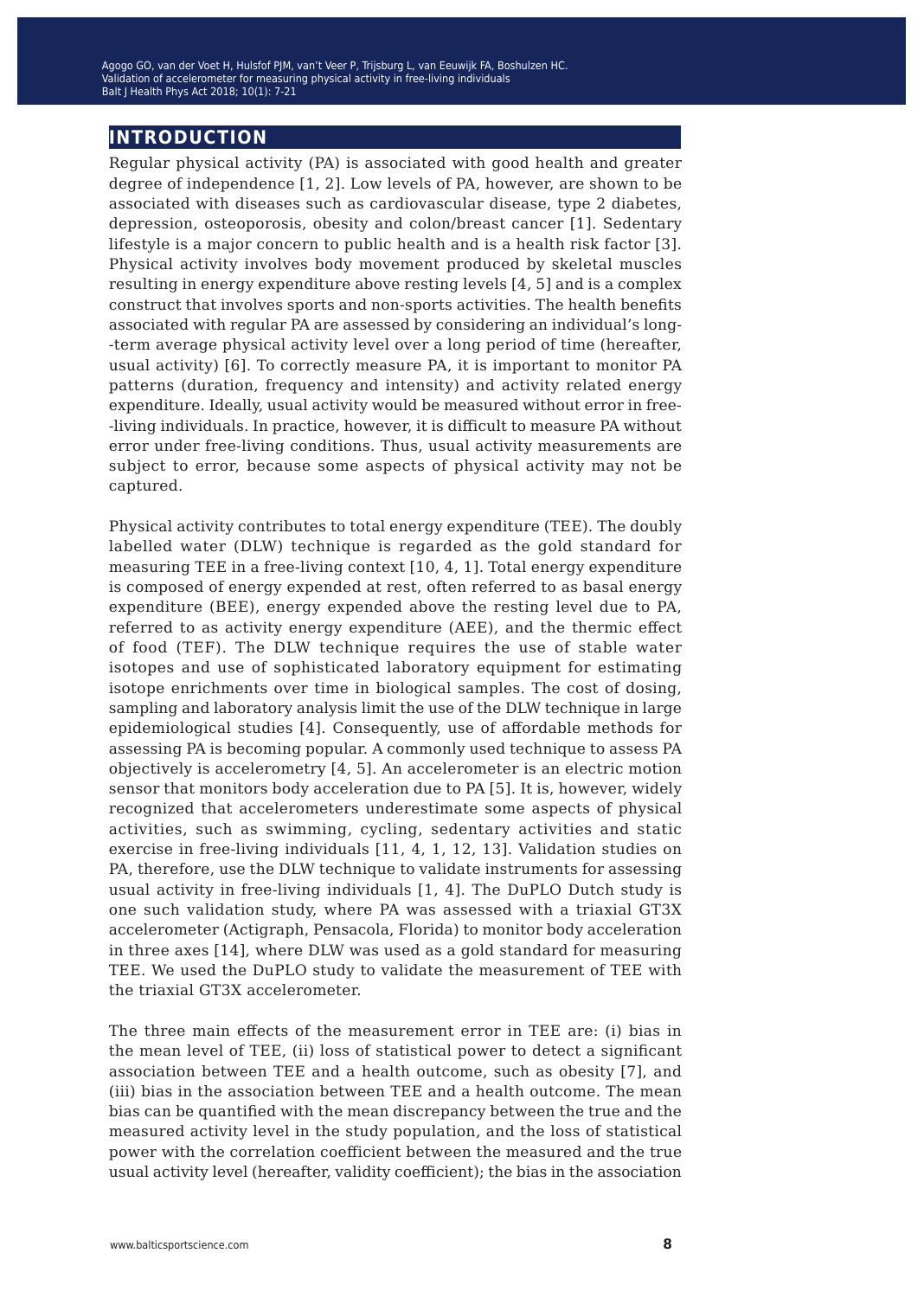. measure usual activity with a minimal bias, and a validity coefficient and can be quantified with the attenuation factor [8, 9]. A valid instrument will attenuation factor close to one.

Currently, there is inadequate in-depth research on validation of the recently developed GT3X accelerometer for measuring TEE in free-living individuals. Moreover, current studies on other models of triaxial accelerometers stop at computing (i) the difference in the mean of accelerometer-derived measurements and DLW-derived measurements and (ii) the correlation coefficient between measurements from an accelerometer and DLW. Even worse, the errorprone accelerometers are often used to validate other instruments, such as physical activity questionnaires, which lead to erroneous validity measures and overestimation of validity of these instruments. For adequate validity assessment, however, a researcher needs to determine the magnitude of the validity coefficient associated with the use of the accelerometer to quantify loss of statistical power, and the attenuation factor to quantify the bias in the parameter estimate that quantifies the association [9, 8].

We assessed the validity of the accelerometer used in the DuPLO validation study as follows. First, we applied a plausible measurement error model to quantify the measurement error associated with the use of the accelerometer. Second, we estimated the bias in the mean level of TEE, the validity coefficient and the attenuation factor for the accelerometer-derived TEE. Third, we estimated these quantities conditional on subject characteristics, as this is the type of validity measurement that is relevant in epidemiological studies. Fourth, we proposed a calibration method for the accelerometer and estimated BEE to reduce loss of statistical power, attenuation and bias in the mean level of TEE caused by measurement error. Lastly, we assessed the performance of two prediction equations commonly used to calculate AEE from the accelerometer data.

#### **material and methods**

#### **duplo study**

The DuPLO study participants consisted of a sub-sample from the NQplus study – a longitudinal study on diet and health (https://www.wageningenur.nl/en/ project/nqplus.htm). The DuPLO study participants were recruited via email invitation, and were all Dutch, aged 20-70 years and living in Wageningen, Ede, Renkum and Arnhem [14]. The study was approved by the medical ethics committee of Wageningen University and Research. The purpose of the study was explained to the participants and written informed consent was obtained from each participant. Among the eligible participants, 200 agreed to participate in the DuPLO study (92 men, 108 women), out of which 154 agreed to participate in the accelerometer study and wore the accelerometer on the hip for 7 consecutive days. Out of the 200 DuPLO study participants, 70 agreed to participate in the DLW study, but due to physiologically implausible body water changes between repeated DLW measurements while the body weight remained stable, one participant was excluded from analysis. Thus, out of 69 participants, energy expenditure was measured by DLW (over 11 consecutive days) and 29 of these participants completed a second DLW measurement to estimate the within-individual variability. The participants joining the DLW study also wore the accelerometer, either during or after the DLW period (see Fig. 1). Data were collected from 2011 to 2013.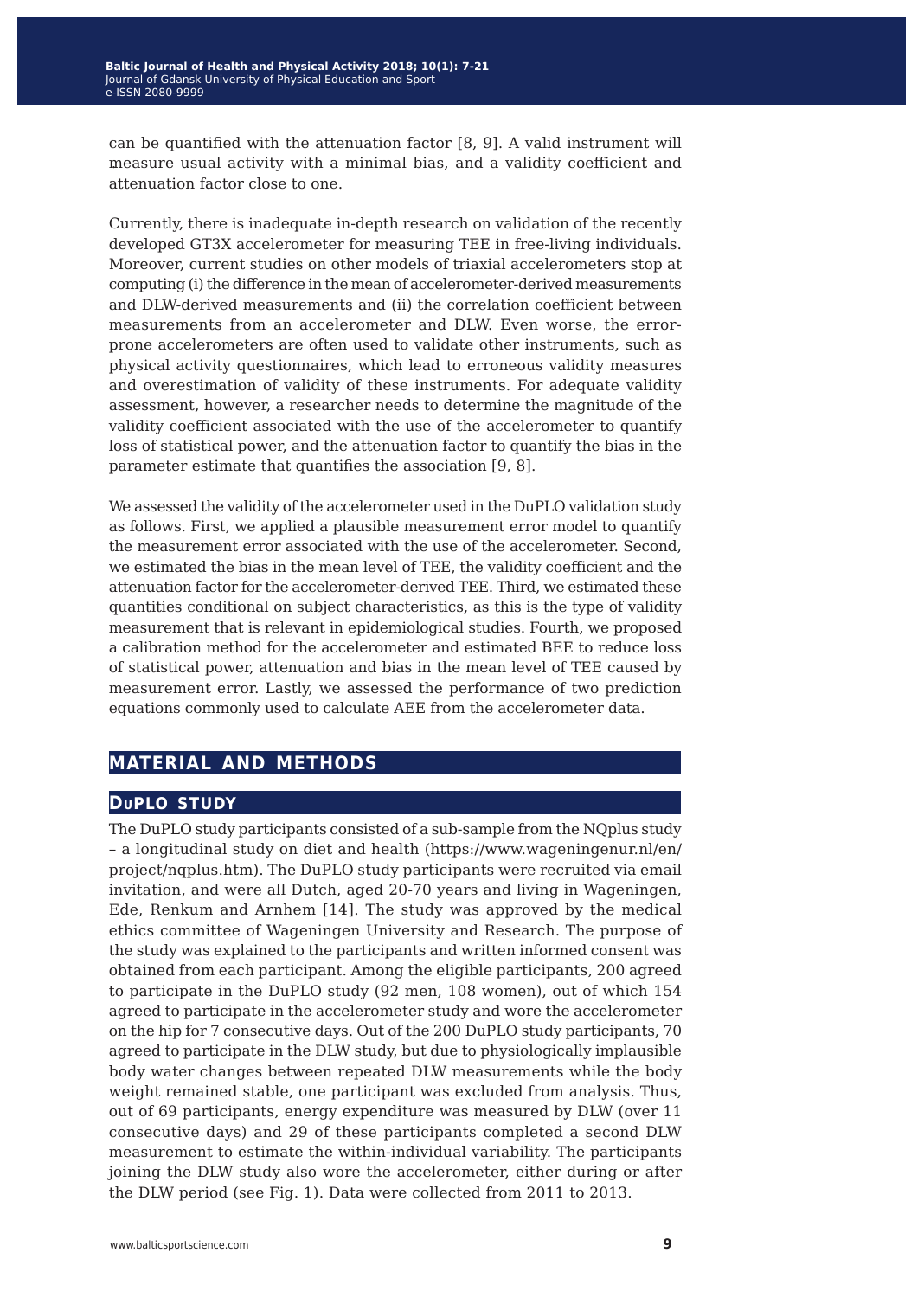Agogo GO, van der Voet H, Hulsfof PJM, van't Veer P, Trijsburg L, van Eeuwijk FA, Boshulzen HC. Validation of accelerometer for measuring physical activity in free-living individuals Balt J Health Phys Act 2018; 10(1): 7-21



**Fig. 1.** The DuPLO study design, Netherlands, 2011-2013

#### **assessment of total energy expenditure with the dlw**

Doubly labelled water was used to measure TEE using a two-point protocol [15]. Participants were not eligible to join the DLW study if they were planning to travel abroad, were on an energy-restricted diet, used diuretics, lactated, were pregnant or planning to be pregnant during the study period, and if they were suffering from congestive heart failure, kidney failure or malabsorption. A day before the DLW dose, participants were instructed to follow a normal dietary pattern, refrain from alcohol, heavy exercise and exposure to high temperatures, and to stay in a fasting state the evening prior to DLW dosing. During the first visit, weight and height were measured and baseline urine and saliva samples were collected followed by ingestion of a dose of DLW. Participants received a mixture of 1.8 g 10% enriched  $\rm H_2^{18}O$  (Centre for Molecular Research Ltd, Moscow, Russia) and 0.12 g 99.8% enriched <sup>2</sup>H<sub>2</sub>O (Cambridge Isotope Laboratories, Inc, Andover, MA, USA) per kg body water. Body weights of male and female were assumed to contain 55% and 50% body water, respectively [16]. Additional urine and saliva samples were collected three and four hours post dose. Participants revisited the study center eleven days after dosing. At the second visit, body weight was remeasured, and two samples of urine and saliva were collected with one-hour interval between samples. To quantify within-individual variability in DLW measurements, second replicate measurements of DLW were taken from 30 participants (mean time between two measurements  $\sim$  5 months). The samples were analyzed at the Centre for Isotope Research, Groningen, the Netherlands [17]. The rate of carbon dioxide production  $(rCO<sub>2</sub>)$  was calculated as:  $rCO$ <sub>2</sub> (L/day) = (TBW /2.078)(1.01 kO - 1.04 kD) - 0.0246rGf, where TBW is total body water, kO and kD are isotope elimination rates of oxygen and deuterium, respectively, and  $rGf = 1.05TBW(kO - kD)$  [18]. Total energy expenditure from the DLW was calculated using the modified Weir equation: TEEdlw (kcal/day) =  $rCO<sub>2</sub>$  (L/day) x (1.1 + 3.90/RQ), where RQ was assumed to be 0.85 [19].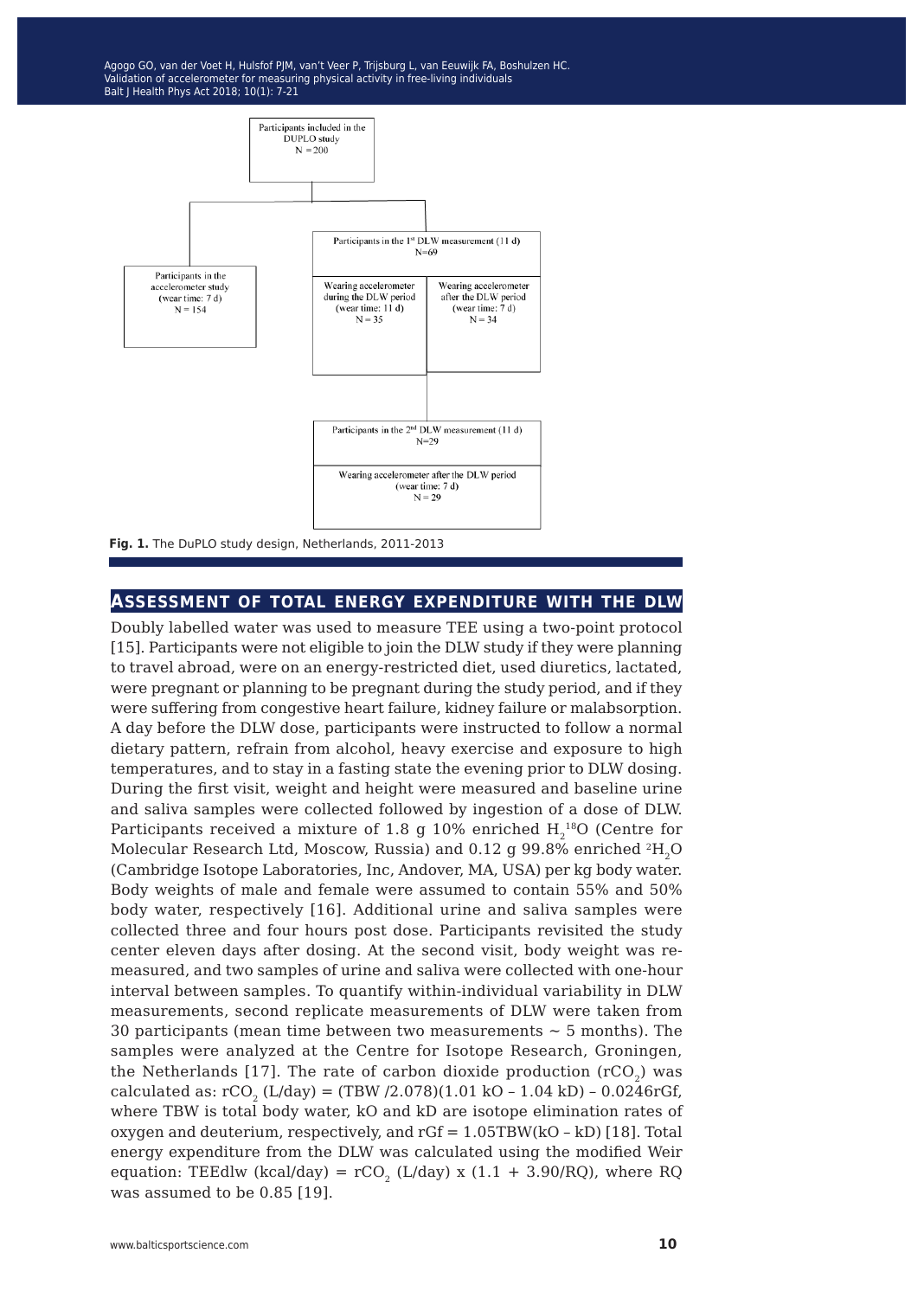# **assessment of total energy expenditure with an accelerometer**

A total of 154 individuals agreed to participate in the accelerometer study. For the DLW participants and the participants who solely joined the accelerometer study, a triaxial GT3X accelerometer was used to monitor PA. Participants received written instructions to wear the accelerometer on the hip for a minimum of 7 consecutive days. Accelerometers were not worn during sleeping and water activities. On wear time days, participants kept a dairy about their daily activities and monitored non-wear time due to sleeping and water activities. Accelerometer raw data were analysed using ActiLife software version 6.6. Wear time was validated, where a non-wear period was defined as a minimum length of inactivity of 60 minutes. Daily AEEaccel was calculated from raw accelerometer activity data using two algorithms for AEE: (i) Freedson VM3 combination (2011) that uses activity data from all the three axes (hereafter, Freedson 2011) [20], and (ii) Freedson combination (1998) that uses activity data from one axis only (hereafter, Freedson 1998) [21]. The Freedson VM3 combination (2011) algorithm combines the Freedson VM3 (11) algorithm [22] with the work-energy algorithm to calculate AEE. The Freedson combination (1998) algorithm uses Work-Energy Theorem to calculate the caloric expenditure below 1951 counts and an algorithm developed by Freedson in 1997 to calculate the energy expenditure above 1952 counts [20]. The total energy expenditure from the accelerometer was estimated as TEE<sub>accel</sub> = (BEE + AEE<sub>accel</sub>)/0.9 [23], where BEE was calculated from the participant's age, sex, height and weight using Henry's equation [24] and is hereafter referred to as  $BEE_{\text{henry}}$ ; the factor 0.9 follows from assuming a thermic effect of food as 10% of TEE [23, 4]. In the analysis, we excluded activity data for one participant who had implausible values.

#### **Measurement error model for total energy expenditure**

We denote TEE measurements from the DLW for individual *i* on day *j* by *Rij*, the corresponding accelerometer activity measurement by *Aij* and a latent true usual activity for individual i by  $T_i$ . We relate  $A_{ij}$  and  $R_{ij}$  with  $T_i$  using a commonly used bivariate linear measurement error model [25] as

$$
\begin{cases}\nA_{ij} = \beta_0 + \beta_A T_i + r_{A_i} + \varepsilon_{A_{ij}} \\
R_{ij} = T_i + \varepsilon_{R_{ij}}\n\end{cases}, \text{ where }\n\begin{cases}\nr_{A_i} \sim N(0, \sigma_{r_A}^2) \\
\varepsilon_{A_{ij}} \sim N(0, \sigma_{\varepsilon_A}^2), \\
\varepsilon_{R_{ij}} \sim N(0, \sigma_{\varepsilon_B}^2)\n\end{cases}
$$
\n(1)

the intercept term  $\beta_0$  reflects constant bias in the accelerometer that is independent of *Ti* and other terms in the model and is referred to as constant bias term; the slope *βA* represents average population bias that is related with *T<sub>i</sub>*, and is referred to as proportional scaling bias term;  $β_0$  and  $β_A$  are jointly referred to as systematic bias terms [26]; *rAi* denotes random deviation of an individual's average bias relative to the average bias in the population and is referred to as person-specific bias [8, 27];  $\varepsilon_{A_{ij}}$  denotes within-individual random deviation from an individual's average bias;  $\varepsilon_{R_{ij}}$  represents withinindividual random deviation of DLW measurements from true level of usual activity. We further assumed independence between random terms, between each random error component and true usual activity, and between replicate measurements from the same instrument. True usual activity is distributed as  $T_i \sim N(\mu_T, \sigma_T^2)$ ;  $A_{ij}$  is distributed as  $A_{ij} \sim N(\beta_0 + \beta_A \mu_T, \beta_A^2 \sigma_T^2 + \sigma_{r_A}^2 + \sigma_{\epsilon_A}^2)$  with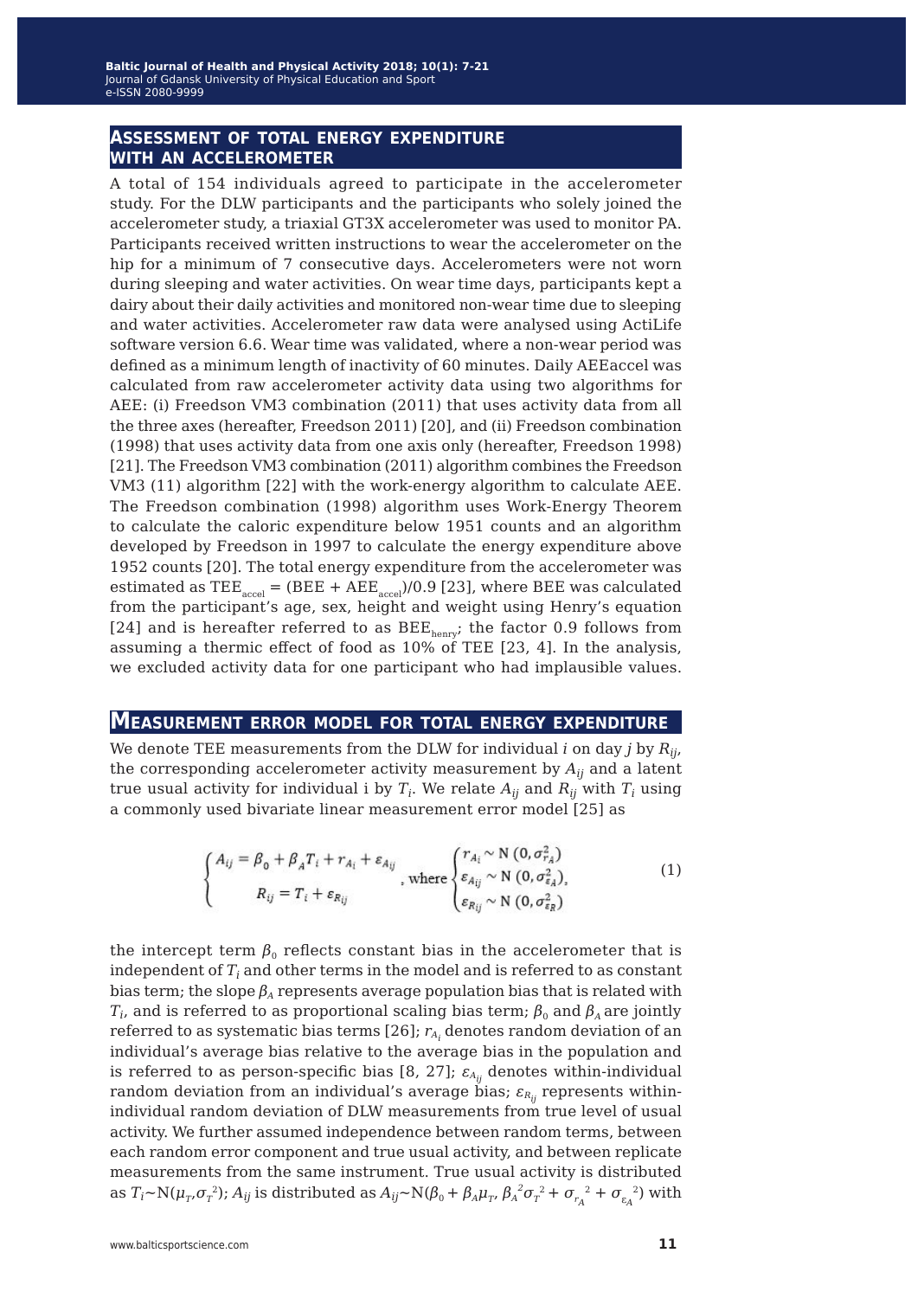a mean that is biased for true mean  $\mu_T$ . In contrast, for  $R_{ij}$ , we assumed no proportional scaling bias and no person-specific bias. Thus, measurement error in *Rij* is purely due to within-individual random variation. In epidemiological studies, analyses on relations with PA are usually adjusted for confounding effects of individual characteristics, here, age, sex and the body mass index. In such analysis, the relevant validity measures are those depending on these characteristics. To calculate such conditional validity measures, we reparametrize the distribution of  $T_i$  as

$$
T_i \sim N(\alpha_0 + \alpha_z^T \mathbf{Z}, \sigma_r^2)
$$
 (2)

where  $\alpha_0 + \alpha_{\overline{Z}}^T \mathbf{Z} = \mu_T$ , **Z** is a vector of covariates consisting of individual characteristic variables with a vector of fixed effect parameters  $\alpha_z^T$ . Noteworthy, a more general measurement error model presented in (1) would include covariate effects in the *Aij* component. We, however, did not include these covariates due to the complexity of the model and a difficulty with the model convergence given the relatively small sample size of the DuPLO study.

# **Quantification of the measurement error in the accelerometer**

The measurement error in accelerometer-derived TEE can be quantified in terms of the discrepancy between true mean TEE, as defined by the DLW (gold standard) method, and mean TEE as estimated from the accelerometer, i.e., with the bias. We explored the bias in mean TEE measurements based on the accelerometer as follows. First, for each subject with two replicate measurements from the accelerometer and the DLW, we plotted the mean TEE estimate from the accelerometer versus the mean TEE estimate from the DLW (hereafter, mean plot). Second, for each subject, we plotted the difference between mean TEE estimates from both instruments (as a measure of bias) versus the mean estimate from the DLW (as true TEE) in a Bland-Altman plot [28–30]. In the Bland-Altman plot, we computed 95% limits of agreement between the accelerometer-based and DLW measurements. The 95% limits of agreement, defined as mean difference ±1.96 standard deviation of the difference, quantify the level of agreement between TEE as measured with both instruments. We further explored the structure of the measurement error in each instrument using Bland-Altman plots as explained further in the text. Noteworthy, to quantify the overall bias in the accelerometer-derived TEE, the constant bias and the systematic bias terms should be interpreted contemporaneously. From model (1), the overall mean bias can be estimated as

$$
\widehat{\text{bias}} = \widehat{\beta}_0 + (\widehat{\beta}_A - 1)\widehat{\mu}_T \tag{3}
$$

From equation (3), the overall bias = 0 when  $\hat{\mu}_T = \hat{\beta}_0/(1-\hat{\beta}_A)$ 

the overall bias is positive (overestimation of TEE) when  $\hat{\mu}_r = \hat{\beta}_0/(1-\hat{\beta}_4)$ 

and the bias is negative (underestimation of TEE) when  $\hat{\mu}_r = \hat{\beta}_0/(1-\hat{\beta}_1)$ 

www.balticsportscience.com **12**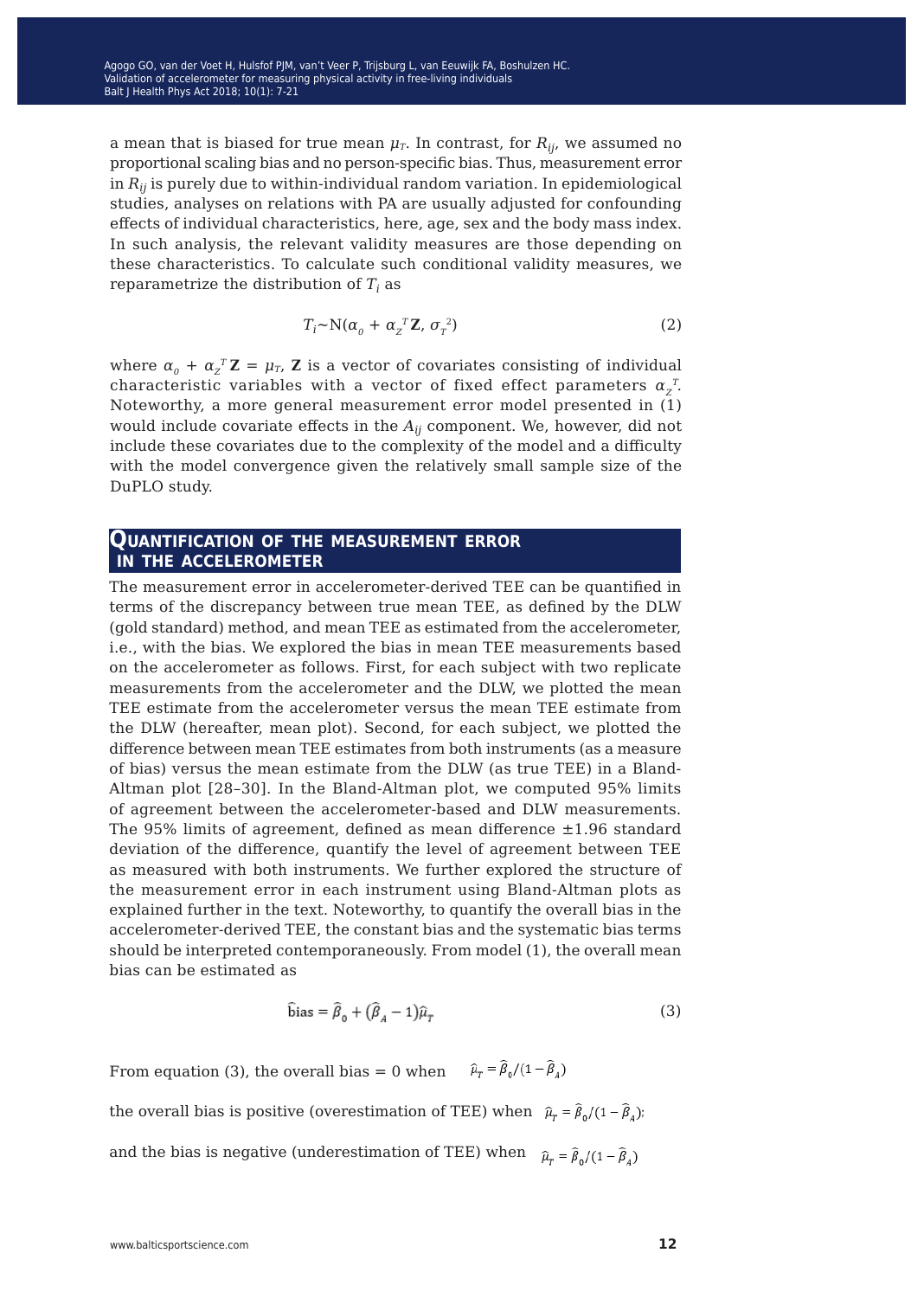We proposed the following method to calibrate the accelerometer for measuring AEE and BEE<sub>henry</sub> as estimated with Henry's equation. The reason for the calibration is to reduce the effect of error in accelerometer-based AEE and BEE henry. We calibrated AEE derived from the accelerometer ( $AEE_{\text{accel}}$ ) biased) and BEE henry using TEE from the DLW (TEE $_{\text{dlw}}$ , unbiased) by fitting the following regression calibration model:

$$
E(0.9 \times \text{TEE}_{\text{dlw}} | \text{AEE}_{\text{accel}} \text{BEE}_{\text{henry}} ) = a_0 + a_1 \text{AEE}_{\text{accel}} + a_2 \text{BEE}_{\text{henry}}
$$

and recalculate calibrated TEE from the accelerometer AEE and  $BEE_{\text{henv}}$  as

$$
TEE_{\text{accel}} = (\hat{a}_0 + \hat{a}_1 A EE_{\text{accel}} + \hat{a}_2 B EE_{\text{ henry}})/0.9
$$

The loss of statistical power to detect a significant association between TEE and a health outcome due to the measurement error in TEE can be quantified with the validity coefficient [8]. The validity coefficient is a correlation coefficient between the measured and the true level of TEE, and can be expressed in terms of the measurement error model parameters as

$$
\rho_{AT} = \frac{\text{cov}(A, T)}{\sqrt{\text{var}(T)\text{var}(A)}} = \frac{\beta_A \sigma_T}{\sqrt{\beta_A^2 \sigma_T^2 + \sigma_{r_A}^2 + \sigma_{s_A}^2}}
$$
(4)

where  $\rho_{AT}$  is usually between zero and one; a value close to zero signifies a substantial loss in statistical power, meaning that the sample size required to detect a significant association will be inflated by a factor of  $1/\rho_{AT}^2$ .

The association between TEE and a health outcome might be biased, typically toward the null value when TEE is measured with error. The bias toward the null phenomenon is referred to as attenuation [31]. The magnitude of attenuation can be quantified with the attenuation factor,  $\lambda_A$ . When the relation between measured and true usual TEE is linear,  $\lambda_A$  is the regression slope of true on measured TEE and is expressed in terms of model parameters as

$$
\lambda_A = \frac{\text{cov}(A, T)}{\text{var}(A)} = \frac{\beta_A \sigma_T^2}{\beta_A^2 \sigma_T^2 + \sigma_{r_A}^2 + \sigma_{\epsilon_A}^2},\tag{5}
$$

where a  $\lambda_A$  value close to zero indicates severe attenuation, meaning that the estimated parameter that quantifies the association will be smaller than the true value that would be observed if TEE were measured without error. To adjust

#### **Descriptive statistical analyses and model fitting**

We summarized mean TEE data from the DuPLO study with a mixed model approach to handle the imbalance in the study design, because some participants did not have complete measurements. We estimated error distributions by computing within-individual differences for TEE data derived from the DLW and the accelerometer separately. We explored error distributions with histograms, kernel density plots, Bland-Altman plots, and formally with the Shapiro-Wilk test. The bias in the accelerometer-based TEE was explored with the mean plot and the Bland-Altman plot. We subsequently fitted the proposed bivariate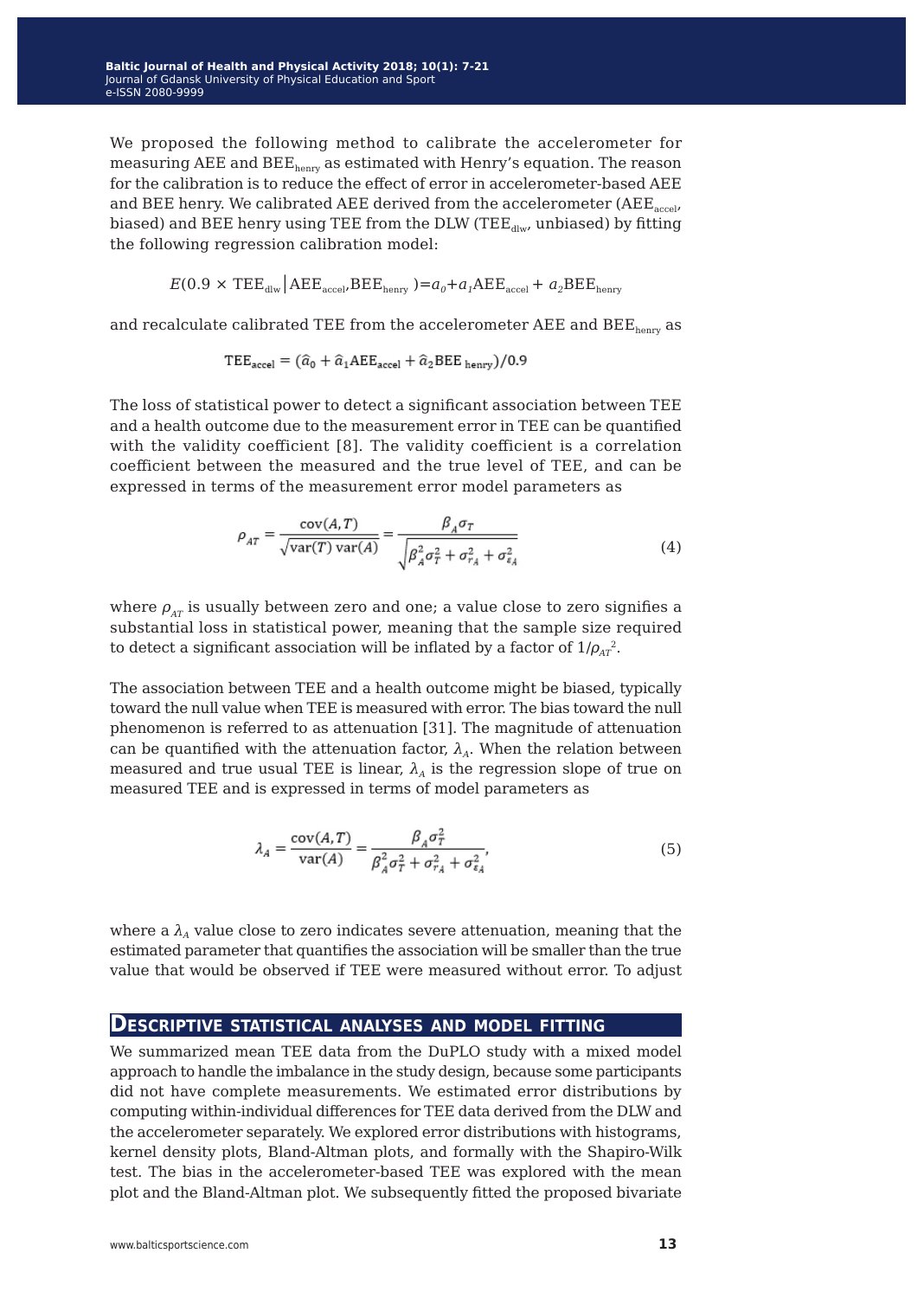measurement error model using a maximum likelihood method with the Newton-Raphson optimization technique and the adaptive Gaussian quadrature with 10 quadrature points. Note that in the bivariate model, we jointly fitted the accelerometer and DLW data simultaneously. The method was implemented in SAS version 9.3 using the NLMIXED procedure.

#### **results**

Presented in Table 1 are summary measures for the DuPLO main study (n = 200), and the DLW validation study variables ( $n = 69$ ). On average, participants in the validation study had similar characteristics (age, height, weight and BMI) as participants in the main study. Additionally, male participants in the main study had higher mean age, body weight, height and body mass index than their female counterparts.

**Table 1.** Overall and sex-specific mean (standard deviation) and number of observations (n) for subject characteristics in the DuPLO main study and in the DLW validation study, Netherlands, 2011-2013

| Variables    | Study                    | Overall<br>$(n^a = 200)$<br>$n^b = 69$<br>mean (SD) | Male<br>$(n^a = 92)$<br>$n^b = 37$<br>mean (SD) | Female<br>$(n^a = 108)$<br>$n^b = 32$<br>mean (SD) |
|--------------|--------------------------|-----------------------------------------------------|-------------------------------------------------|----------------------------------------------------|
| Age, years   | DuPLO study <sup>a</sup> | 55.7 (10.5)                                         | 58.2 (9.3)                                      | 53.6 (11.0)                                        |
|              | DLW validation b         | 57.1 (9.2)                                          | 58.2 (8.2)                                      | 55.9 (10.1)                                        |
| Weight, kg   | DuPLO study              | 76.0 (14.2)                                         | 83.1 (12.9)                                     | 69.9 (12.3)                                        |
|              | DLW validation           | 77.4 (13.7)                                         | 82.9 (13.2)                                     | 71.2 (11.7)                                        |
| Height, m    | DuPLO study              | 1.73(0.08)                                          | 1.79(0.06)                                      | 1.68(0.06)                                         |
|              | DLW validation           | 1.74(0.08)                                          | 1.79(0.06)                                      | 1.69(0.07)                                         |
| BMI, $kg/m2$ | DuPLO study              | 25.2 (0.04)                                         | 25.8 (3.58)                                     | 24.7 (4.06)                                        |
|              | DLW validation           | 25.5 (3.57)                                         | 25.9 (3.44)                                     | 25.0 (3.70)                                        |

*n a DuPLO main study size; n b DuPLO DLW validation study size*

In Table 2, the mean and standard deviation for BEE, TEE and AEE are presented. The mean BEE estimate for male participants is greater than that for females, and the mean TEE derived from DLW is greater than the mean TEE derived from the accelerometer. For instance, the underestimation of mean TEE with the accelerometer ranges from 18% (using Freedson 2011 equation) to 20% (using Freedson 1998 equation) as compared with the DLW. Moreover, TEE and AEE derived from the accelerometer using Freedson 2011 equation (that measures body acceleration in three axes) are greater, on average, and with greater variability than those obtained using Freedson 1998 equation (that measures body acceleration in one axis).

Figure 2 displays Bland-Altman plots for TEE derived from (a) the accelerometer, (b) the DLW and from (d) both instruments, also shown is (c) the scatterplot of the mean TEE estimate from the accelerometer versus the mean estimate from the DLW. Note that in the figure, we present the accelerometer TEE data derived using Freedson 2011 equation to estimate AEE; a similar trend is shown using Freedson 1998 equation.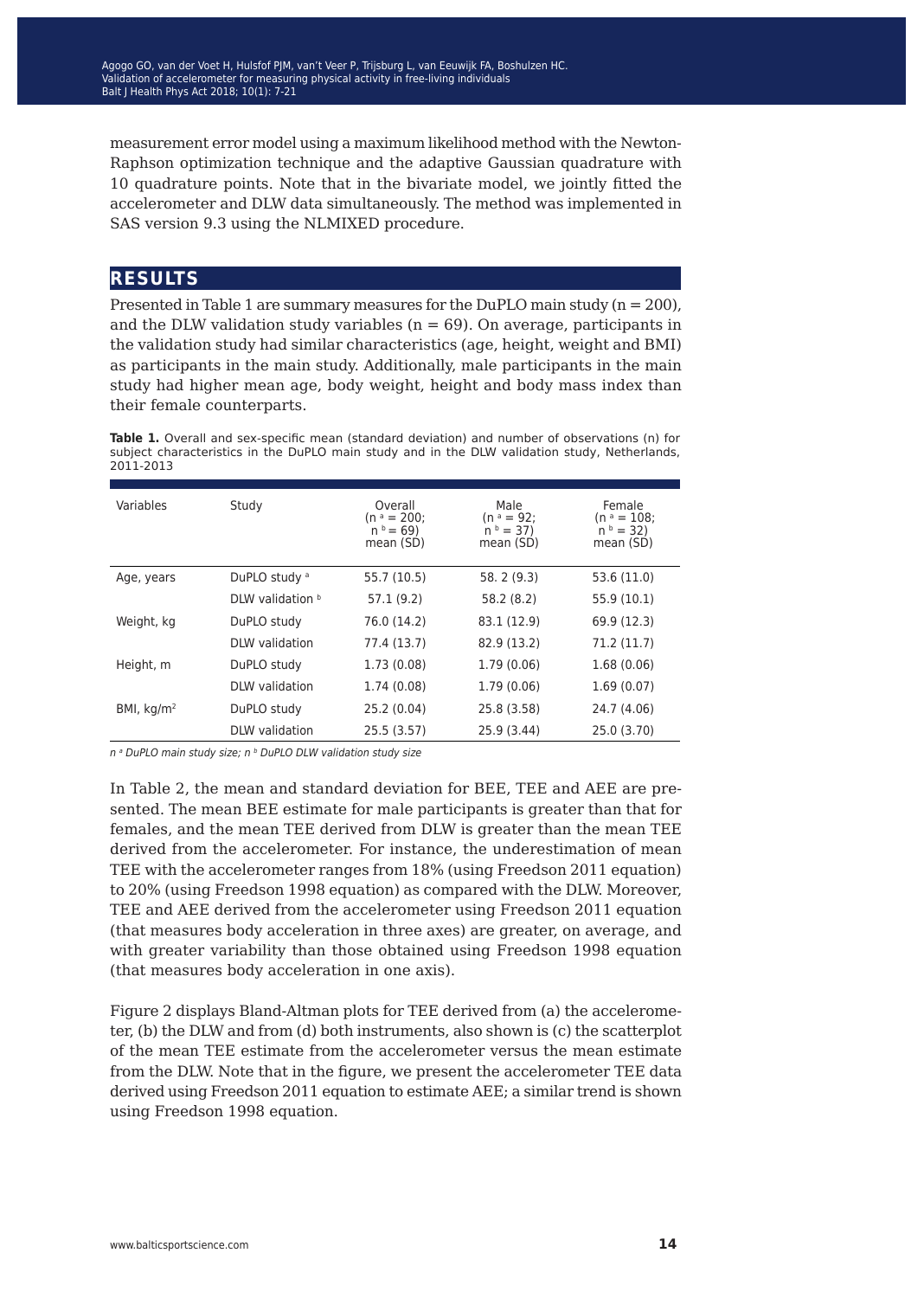**Table 2.** Mean (standard deviation) for BEE, and predicted mean (standard deviation) for TEE from linear mixed models. DuPLO validation study, Netherlands, 2011-2013

|                                                              | Overall<br>mean (SD) | Male mean<br>(SD) | Female<br>mean (SD) |
|--------------------------------------------------------------|----------------------|-------------------|---------------------|
| $BEE^a$ , kcal/day (n=153)                                   | 1508.4 (245.9)       | 1700.1 (200.5)    | 1345.1 (140.5)      |
| TEE <sub>dlw</sub> , kcal/day                                | 2678.6 (343.2)       | 3047.6 (323.1)    | 2364.3 (360.3)      |
| $\text{TEE}_{\text{accel}}$ <sup>b</sup> , kcal/day          | 2185.1 (192.8)       | 2423.0 (179.4)    | 1982.5 (204.2)      |
| $\mathsf{TEE}_{\mathsf{accel}}$ $\mathsf{c}_r$ , kcal/day    | 2141.7 (186.9)       | 2389.5 (173.9)    | 1930.7 (197.9)      |
| AEE <sub>accel</sub> , Freedson 2011 <sup>b</sup> , kcal/day | 453.9 (124.1)        | 486.0 (115.5)     | 426.6 (131.4)       |
| AEE <sub>accel</sub> , Freedson 1998 <sup>c</sup> , kcal/day | 414.6 (114.7)        | 455.5 (106.7)     | 379.8 (121.5)       |

*Abbreviation: BEE, basal energy expenditure, DLW, doubly labelled water; accel, accelerometer; AEE, activity energy expenditure; TEE, total energy expenditure;*

*a BEE predicted from age, sex and weight using Henry's equation,* 

*b Accelerometer-derived TEE and AEE, where AEE is calculated from accelerometer data using Freedson VM3 (2011) combination equation;*

*c Accelerometer-derived TEE and AEE, where AEE is calculated from accelerometer data using Freedson Combination (1998) equation.*



**Fig. 2.** Bland-Altman plots for total energy expenditure (TEE) measurements derived from (a) the accelerometer and (b) DLW , where within-subject differences are plotted against subject averages; also shown is the mean difference (middle dotted line) and 95% limits of agreement (extreme dotted lines); in (c), average TEE estimate from accelerometer for a subject is plotted against average TEE estimate from DLW; in (d) a subject's difference in the average TEE estimates from accelerometer and DLW is plotted against the corresponding subject average TEE estimate from DLW; the blue dots ( $N = 69$ ) refers to first replicate measurements. DuPLO study, Wageningen, Netherlands, 2011-2013.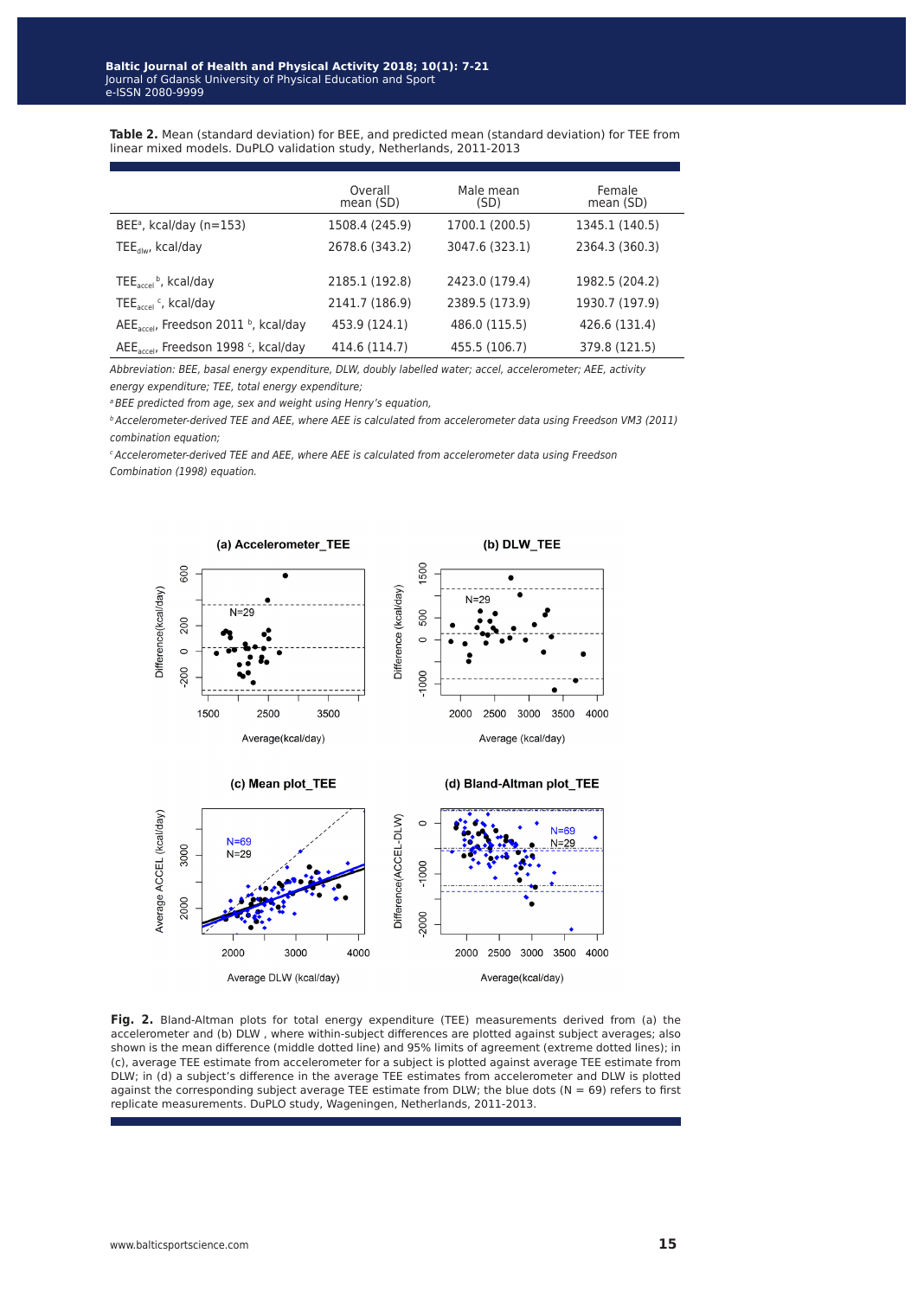In Figures 2 (a) and (b), the scatter plots appear to be spread randomly and do not show any discernible trend. The lack of trend in the scatter plots suggests that the magnitude of random errors in the accelerometer and the DLW do not depend on the mean level of TEE. The fitted regression line shown in Figure 2 (c) suggests that TEE for participants with large mean DLW values are underestimated more with the accelerometer than for participants with small mean DLW values. The flattened regression slope further suggests the existence of a proportional scaling bias in the accelerometer for measuring TEE. The accelerometer-based method underestimates mean TEE by 492 kcal/ day (Figure 2 (d), dotted middle line).

Based on these exploratory findings, we assumed normality and additivity for the distribution of within-individual errors in the TEE measurements from both accelerometer and DLW, and assumed a systematic bias in the accelerometer. We subsequently fitted the proposed bivariate measurement error model; first, by letting the true TEE activity depend on the subject's age, sex and BMI and, second, without conditioning on these subject characteristic variables. Note that age and BMI were standardized to improve the convergence of the model.

The parameter estimates from the measurement error model are presented in Table 3. There seems to be a constant bias in the accelerometer that is independent of an individual's level of activity and other terms in the model, though not statistically significant. For instance, when  $T_i$  is predicted conditional on the covariates, and the accelerometer-derived AEE is calculated using Freedson 2011 equation, TEE will be estimated with a constant bias of 149 kcal/day. From this analysis, the constant bias in the accelerometer ranges from 53kcal/day to 359 kcal/day. The estimate of  $\beta_A$ , the proportional scaling bias term that depends on an individual's level of TEE, is less than one for the covariate-adjusted analyses; this means that TEE for an individual with high energy expenditure will be underestimated more with the accelerometer than that of an individual with less energy expenditure. For instance, accelerometer-derived TEE that is predicted by the Freedson 2011 equation will underestimate the regression coefficient with the true TEE by about 34%  $(\beta_A = 0.758)$ . From this analysis, the proportional scaling bias associated with the use of the accelerometer ranges from 33% ( $\beta_A$ =0.664) to 22%  $(\beta_{A}=0.778)$ .

The results shown in Table 3 indicate that the accelerometer often underestimates the TEE. For instance, using the third line in Table 3,  $\widehat{\beta}_{0}/(1-\widehat{\beta}_{A})$  = 387 / (1-0.67) = 1173, which is less than the mean TEE from the DLW (see Table 2). This means that, in practice, for most individuals the TEE is underestimated when measured with an accelerometer.

Further shown in Table 3 are the person-specific bias  $\sigma_{r_A}$  and the within-person random error  $\sigma_{\varepsilon_A}$  in the accelerometer measurements. From the results presented in Table 4, it is evident that the accelerometer underestimates the mean TEE. For instance, the accelerometer underestimates mean TEE by about 500 kcal/day, when a model conditional on the covariates and using the Freedson 2011 prediction equation is used, corroborating the exploratory findings presented in Table 2 and Figure 2.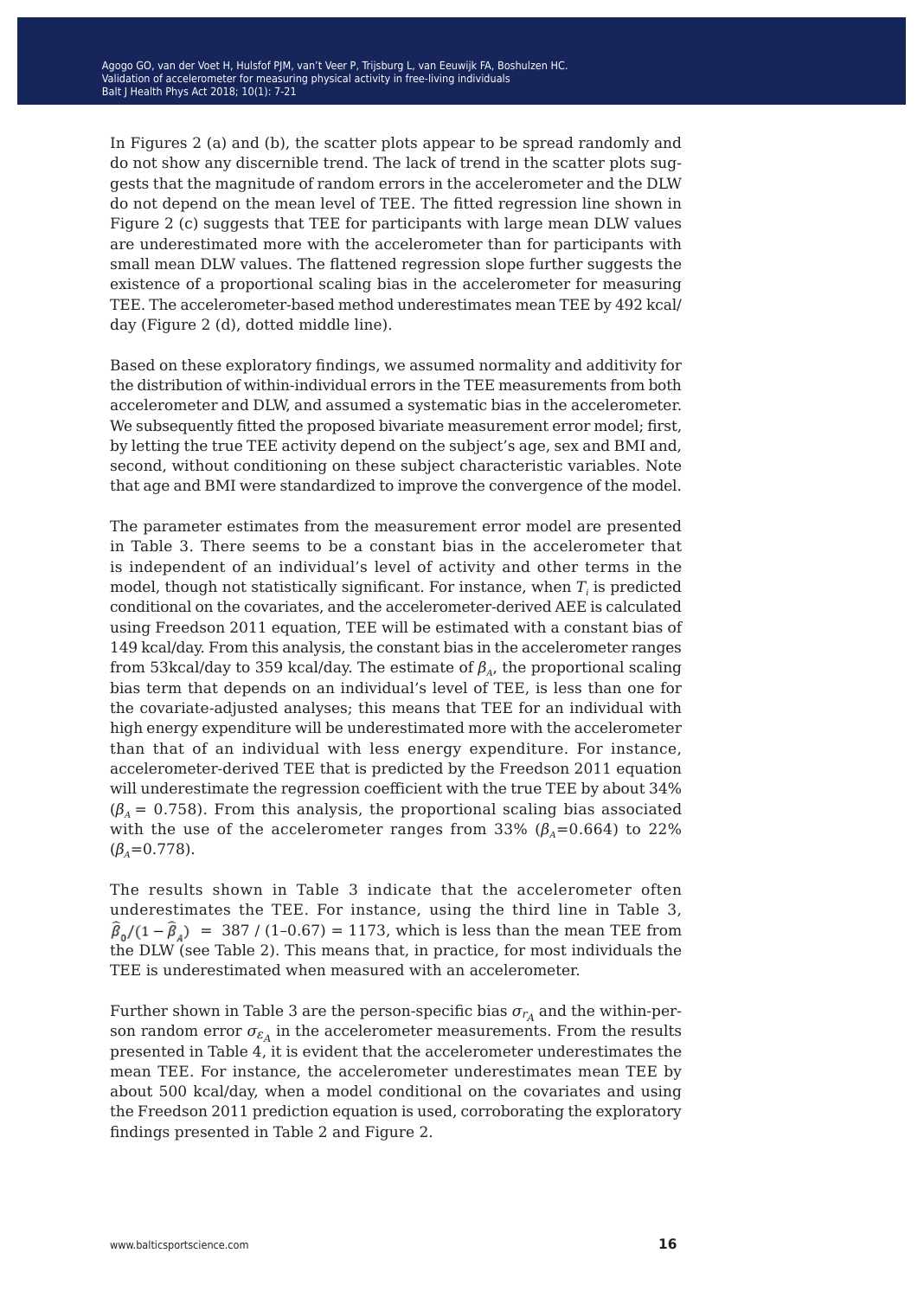**Table 3.** Estimates for parameters of measurement error in the accelerometer-derived TEE and variance of true TEE is predicted with and without conditioning on subject's age, sex and BMI<sup>a</sup>, where AEE from accelerometer is predicted with Freedson VM3 (2011) combination equation<sup>b</sup> and Freedson Combination (1998) equation $\epsilon$ , DuPLO study, Wageningen, Netherlands, 2011-2013

| True TEE<br>conditional<br>on the<br>covariates <sup>a</sup> | Intercept of<br>regression of<br>accelerometer-<br>based TEE on<br>true TEE<br>$\beta_0$ (SE) | Regression<br>slope of<br>regression of<br>accelerometer-<br>based TEE on<br>true TEE<br>$\beta$ <sub>4</sub> (SE) | Standard<br>deviation of<br>true TEE level<br>$\sigma_{\tau}$ (SE) | Standard<br>deviation<br>of person-<br>specific bias in<br>accelerometer-<br>based TEE<br>$\sigma_{r_{\scriptscriptstyle A}}$ (SE) | Standard<br>deviation<br>of person-<br>specific bias in<br>accelerometer-<br>based TEE<br>$\sigma_{\varepsilon_A}$ (SE) | Standard<br>deviation of<br>within-person<br>random error in<br>DLW-based TEE<br>$\sigma_{\varepsilon_R}$ (SE) |
|--------------------------------------------------------------|-----------------------------------------------------------------------------------------------|--------------------------------------------------------------------------------------------------------------------|--------------------------------------------------------------------|------------------------------------------------------------------------------------------------------------------------------------|-------------------------------------------------------------------------------------------------------------------------|----------------------------------------------------------------------------------------------------------------|
| Yes b                                                        | 149 (240)                                                                                     | 0.758(0.087)                                                                                                       | 228 (33)                                                           | 88 (40)                                                                                                                            | 109(9)                                                                                                                  | 405 (33)                                                                                                       |
| Yes <sup>c</sup>                                             | 53 (246)                                                                                      | 0.778(0.089)                                                                                                       | 212 (32)                                                           | 73 (46)                                                                                                                            | 107(9)                                                                                                                  | 412 (33)                                                                                                       |
| No <sup>b</sup>                                              | 387 (287)                                                                                     | 0.670(0.105)                                                                                                       | 480 (58)                                                           | 151 (53)                                                                                                                           | 110(9)                                                                                                                  | 371 (45)                                                                                                       |
| No <sub>c</sub>                                              | 359 (279)                                                                                     | 0.664(0.102)                                                                                                       | 482 (58)                                                           | 155 (51)                                                                                                                           | 108(9)                                                                                                                  | 368 (44)                                                                                                       |

a Whether a subject's true activity is predicted by conditioning on age, sex and BMI; TEE, total energy expenditure; b AEE used to estimate TEE is calculated using Freedson VM3 (2011) combination equation that uses accelerometer activity data from the three axes; <sup>c</sup> AEE used to estimate TEE is calculated using Freedson Combination (1998) equation that uses accelerometer activity data from one axis only.

Based on the validity coefficient estimates presented in Table 4, there will be a minimal loss of statistical power to detect a significant association between TEE and a health outcome, when accelerometer-derived TEE is used. For instance, to attain the required power to detect a significant association when *ρAT* is 0.78, the sample size of accelerometer study should be about 1.6 times as large as (i.e., $1/\rho_{AT}^2$  = 1/0.78<sup>2</sup>) the sample size that would be required if TEE were measured exactly.

**Table 4.** Estimates for validity coefficient, attenuation factor and mean bias for accelerometer -derived TEE, when true TEE is predicted with and without conditioning on a subject's age, sex and  $BMl<sup>a</sup>$ , where AEE from accelerometer is predicted with Freedson VM3 (2011) combination equation<sup>b</sup> and Freedson Combination (1998) equation<sup>c</sup>, DuPLO study, Wageningen, Netherlands, 2011-2013

| True TEE conditional<br>on the covariates | Correlation between<br>accelerometer-based<br>TEE and true TEE<br>$\rho_{AT}$ (SE) | Attenuation<br>factor $\lambda_{\Delta}$ (SE) | Mean bias in<br>accelerometer-based<br>TEE measurements<br>in kcal/day |
|-------------------------------------------|------------------------------------------------------------------------------------|-----------------------------------------------|------------------------------------------------------------------------|
| Yes b                                     | 0.78(0.089)                                                                        | 0.80(0.177)                                   | $-502(96)$                                                             |
| Yes <sup>c</sup>                          | 0.79(0.094)                                                                        | 0.80(0.186)                                   | $-545(88)$                                                             |
| No <sup>b</sup>                           | 0.86(0.068)                                                                        | 1.12(0.133)                                   | $-513(47)$                                                             |
| No c                                      | 0.86(0.067)                                                                        | 1.12(0.133)                                   | $-558(47)$                                                             |

<sup>a</sup> Whether a subject's true activity is predicted by conditioning on age, sex and BMI; TEE, total energy expenditure; <sup>b</sup> AEE used to estimate TEE is calculated using Freedson VM3 (2011) combination equation that uses accelerometer activity data from the three axes; <sup>c</sup> AEE used to estimate TEE is calculated using Freedson Combination (1998) equation that uses accelerometer activity data from one axis only.

Similarly, when the fitted model is adjusted for the covariates, there will be some attenuation in the TEE-outcome associations that is associated with the use of the accelerometer. For instance, when TEE measurements based on the accelerometer with a  $\lambda_A$  value of 0.80 are used, a true relative risk of 0.6 would be observed as  $0.66$  ( $0.6^{0.80}$ ). Conditioning on the covariates affects the magnitude and level of precision of parameter estimates from the measurement error model. Contrastingly, without adjusting for the covariates,  $\lambda_A$  will be overestimated by 12%, meaning that the observed association would appear stronger than the true association; this accentuates the need to adjust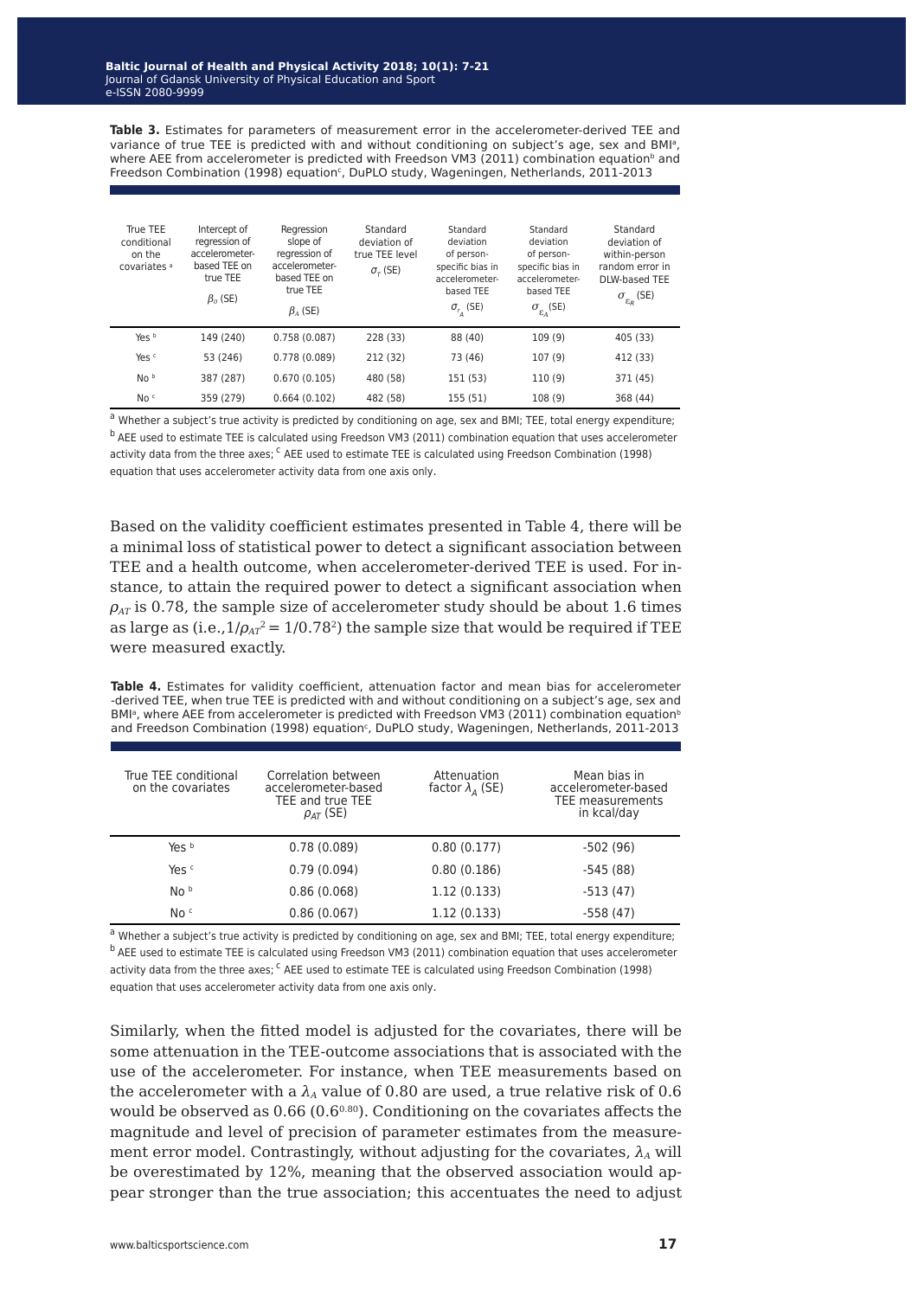correctly for the confounding effects of the covariates in measurement error modeling. Again, the mean bias in accelerometer-derived TEE using Freedson 1998 equation is greater than the mean bias using Freedson 2011 equation.

Presented in Table 5 are the results before and after calibrating the accelerometer-derived AEE and the estimated BEE and then recalculating TEE. The estimated calibration coefficients are:

$$
\hat{a}_0 = 19.42
$$
,  $\hat{a}_1 = 0.497$  and  $\hat{a}_2 = 1.458$ .

With the proposed calibration method, the validity coefficient estimate increased from 0.78 to 0.95 and attenuation factor from 0.80 to 0.94; the absolute bias in the mean TEE is reduced from 502 kcal/day to 6 kcal/day. Note that these calculations yield too optimistic results, as they are calculated on the same data that were used to estimate the calibration coefficients.

Table 5. Parameter estimates for the measurement error model, validity coefficient, and attenuation factor and mean bias estimates for accelerometer-derived TEE using Freedson VM3 (2011) combination equation, with and without calibrating the accelerometer activity data, DuPLO study, Wageningen, Netherlands, 2011-2013

| Accelerometer AFF<br>calibrated <sup>a</sup> | Correlation between<br>accelerometer-based<br>TEE and true TEE<br>$\rho_{AT}$ (SE) | Attenuation<br>factor $\lambda_A$ (SE) | Mean bias in<br>accelerometer-based<br>TEE measurements in<br>kcal/day |
|----------------------------------------------|------------------------------------------------------------------------------------|----------------------------------------|------------------------------------------------------------------------|
| Not calibrated                               | 0.78(0.089)                                                                        | 0.80(0.177)                            | $-502(96)$                                                             |
| Calibrated                                   | 0.95(0.014)                                                                        | 0.94(0.107)                            | 6(18)                                                                  |
|                                              |                                                                                    |                                        |                                                                        |

<sup>a</sup> Whether a subject's true activity is predicted by conditioning on age, sex and BMI; TEE, total energy expenditure.

#### **discussion**

We validated the triaxial accelerometer (GT3X) in the DuPLO study against the DLW by calculating the bias in the mean TEE, the correlation coefficient between measured and true TEE and the magnitude of attenuation in the association between physical activity as measured by TEE and a health outcome of interest. The accelerometer underestimated TEE by about 20% on average as compared with the DLW, which is within the 95% confidence interval reported in a review study by Van Remoortel et al. [11] and consistent with the findings from other similar studies [5, 1]. The magnitude of underestimation of TEE in free-living individuals when AEE is calculated using Freedson 1998 is more than the mean estimate using Freedson 2011 equation. The observed underestimation with the accelerometer relative to the DLW could be due to too simplistic prediction equations for accelerometer-derived AEE [5], and low sensitivity of the accelerometer to monitor sedentary activities, bicycling and static exercise, especially when worn at the waist [4, 32]. The DuPLO study participants bicycled regularly and failure to monitor bicycling could have resulted in more underestimation than in studies conducted in other countries. It is noted that without monitoring fidgeting alone, an individual's daily TEE could be underestimated by up to 800 kcal/day [13].

The DuPLO study analysis revealed that accelerometer underestimated true mean TEE, especially for physically very active individuals. From the covariate-adjusted analysis, we found even lower attenuation coefficients. Previous studies showed similar findings when physical activity was assessed with questionnaires [8]. This, therefore, shows the importance of covariateadjustment in validating PA instruments.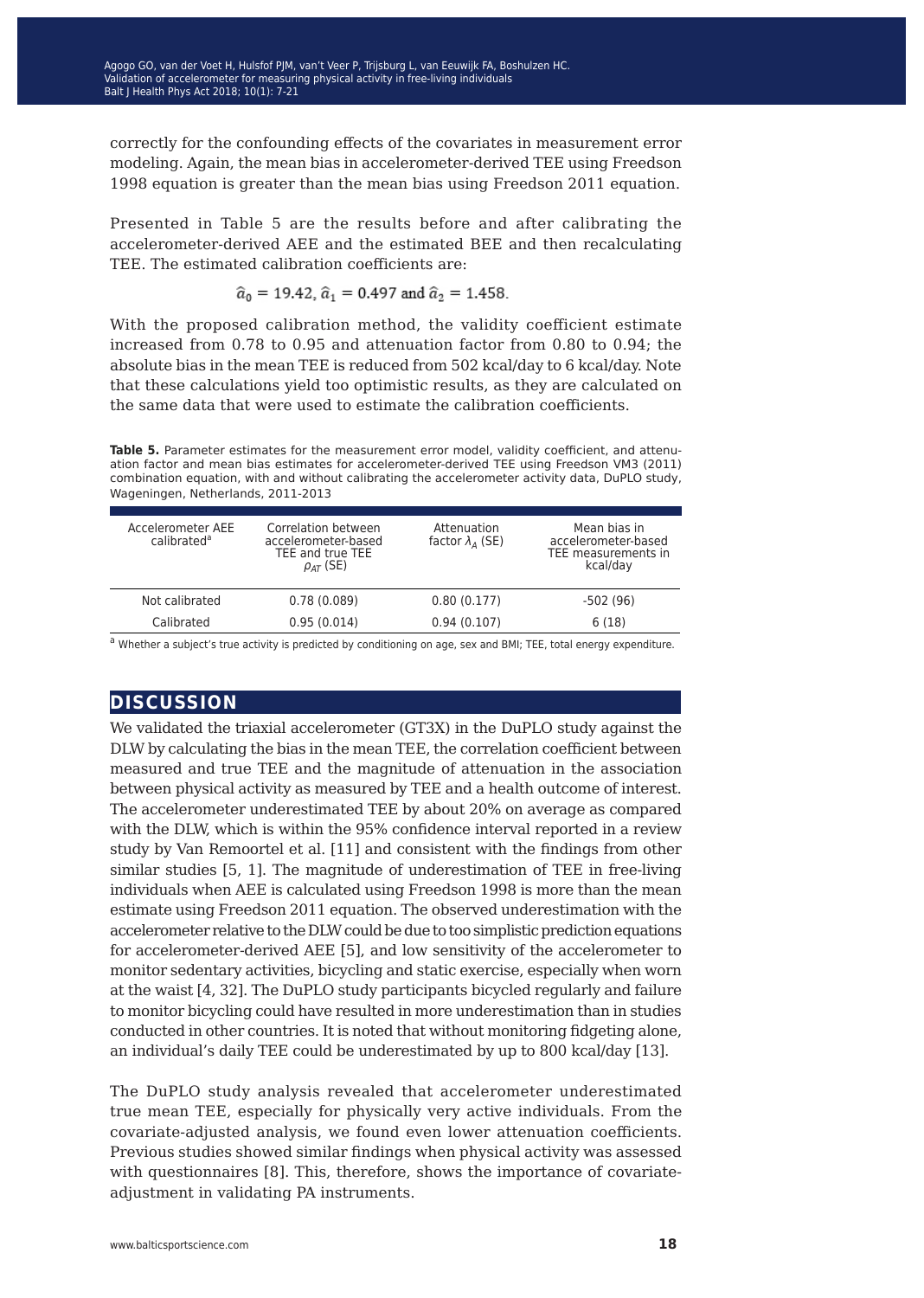Presently, the study by Ferrari et al. [8] is the closest to our study. It is, however, difficult to compare our results quantitatively with those of the mentioned study, because the authors expressed physical activity in log-transformed MET hours per week as opposed to untransformed kcal/day, and they assumed PA logs as the reference measure as opposed to DLW in our study.

In our analysis, conditioning on the subject's characteristics influences the validity measures, in line with findings from the literature [8]. Subject's sex, age and body mass index explained part of the between-individual variability in the activity level. With higher variability in true values, the correlation between true and measured TEE increases. In Table 4, for example, the validity coefficient for the model without covariates is larger than that of the model with the covariates. This is because covariates explain part of the correlation. If the model is conditioned on the covariates, the validity coefficient represents the partial correlation coefficient between true and estimated TEE given the covariates. In epidemiologic analysis, it is common to adjust for the confounding effects of these characteristic variables, and therefore the validation coefficient conditional on confounding variables is the validation coefficient of interest.

The magnitudes of the validity coefficient and the attenuation factor estimates seemed similar, irrespective of the prediction equation used to calculate AEE from the accelerometer data. The similarity in the estimates suggests minimal contribution of activity data recorded on all three axes over the activity data recorded on one axis This finding is in line with previous studies that showed minimal improvement when AEE was measured with a triaxial accelerometer over a uniaxial one [4], or by using one prediction equation over the other [13, 33].

This study provides an in-depth description of measurement error in the accelerometer activity data and essential components of plausible measurement error structure in validating the GT3X accelerometer model. The proposed calibration approach is intuitive and corrects for the measurement error in the accelerometer measurements and estimated BEE in the DuPLO study population. However, whether this applies to other populations needs further investigation.

This study had a few limitations. First, its external validity is limited, because DuPLO participants were of similar ethnicity, living in the same region and were all adults. Thus, generalizing the study findings to different populations might be misleading. Second, BEE was predicted with an equation, which can result in an additional error whose effect requires in-depth scrutiny. There are more reliable but expensive methods to measure BEE such as indirect calorimetry in a controlled environment. Lastly, the algorithms used here to calculate AEE from the accelerometer raw data are too simplistic and might not capture all aspects of physical activity energy expenditure as measured by the accelerometer; therefore, more sophisticated methods, such as neural networks, should be developed to estimate AEE from the triaxial accelerometer data [22].

#### **conclusion**

The accelerometer underestimated mean TEE as compared with the DLW in the DuPLO study population. Given the measurement error model used in this study, there would be minimal loss in statistical power and bias in the association between TEE and a health outcome, when TEE is assessed with the GT3X accelerometer.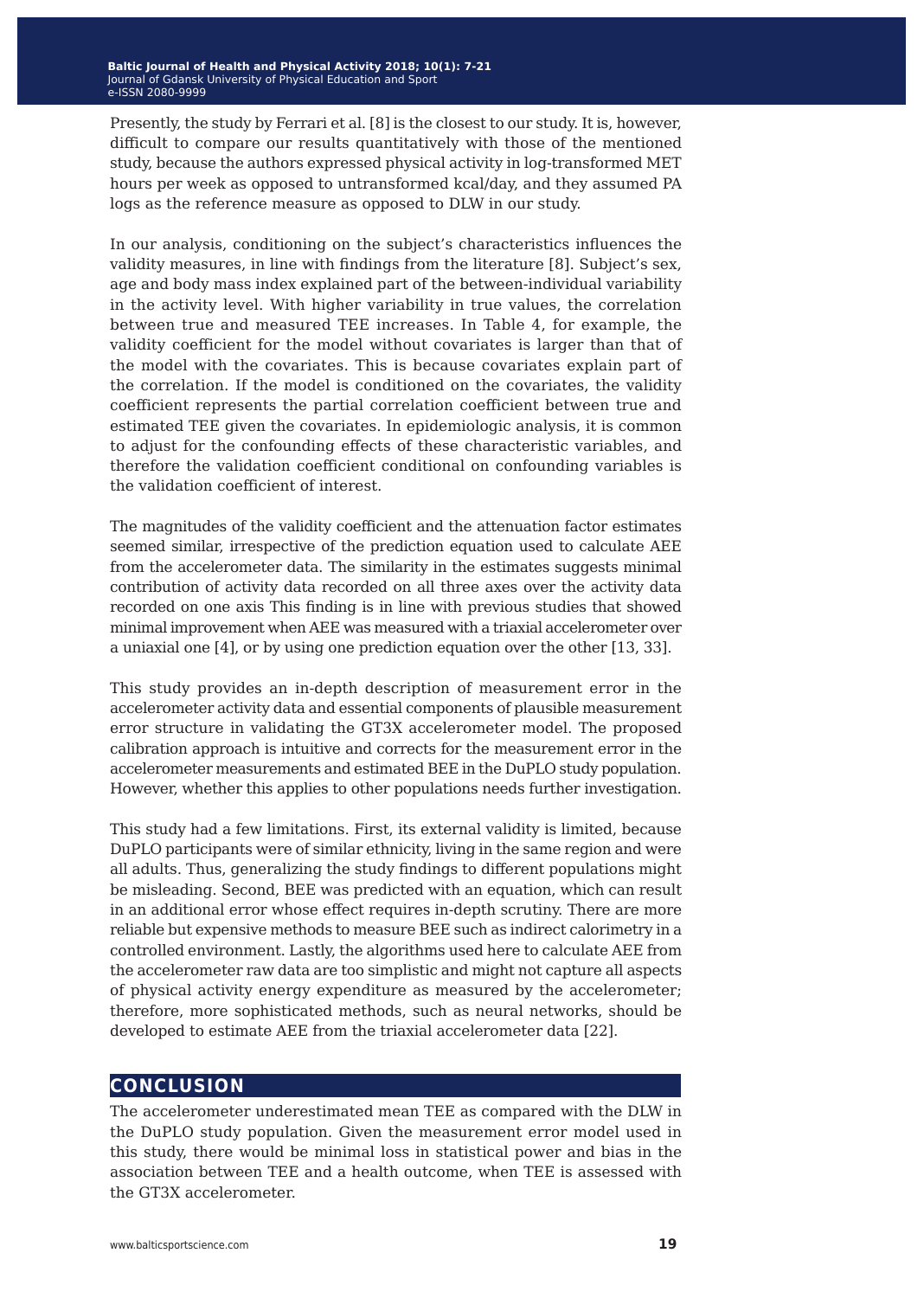#### **references**

- [1] Plasqui G, Westerterp KR. Physical activity assessment with accelerometers: An evaluation against doubly labeled water. Obesity. 2007;15(10):2371-9.<https://doi.org/10.1038/oby.2007.281>
- [2] WHO. Physical Activity. WHO. 2015. [http://www.who.int/topics/physical\\_activity/en](http://www.who.int/topics/physical_activity/en/) [Accessed March, 27 2015].
- [3] Leinonen AM, Ahola R, Kulmala J, et al. Measuring physical activity in free-living conditions Comparison of three accelerometry-based methods. Front Physiol. 2017;7. [https://doi.org/10.3389/](https://doi.org/10.3389/fphys.2016.00681) [fphys.2016.00681](https://doi.org/10.3389/fphys.2016.00681)
- [4] Hills AP, Mokhtar N, Byrne NM. Assessment of physical activity and energy expenditure: An overview of objective measures. Front Nutr. 2014;1:5. <https://doi.org/10.3389/fnut.2014.00005>
- [5] Plasqui G, Bonomi AG, Westerterp KR. Daily physical activity assessment with accelerometers: New insights and validation studies. Obes Rev. 2013;14(6):451-62. <https://doi.org/10.1111/obr.12021>
- [6] Nusser SM, Beyler NK, Welk GJ, Carriquiry AL, Fuller WA, King BMN. Modeling errors in physical activity recall data. J Phys Act Health. 2012;9:S56-S67. <https://doi.org/10.1123/jpah.9.s1.s56>
- [7] Carroll RJ, Ruppert D, Stefanski LA, Crainiceanu CM. Measurement error in nonlinear models. New York: Chapman& Hall/CRC; 2006.<https://doi.org/10.1201/9781420010138>
- [8] Ferrari P, Friedenreich C, Matthews CE. The role of measurement error in estimating levels of physical activity. Am J Epidemiol. 2007;166(7):832-40.<https://doi.org/10.1093/aje/kwm148>
- [9] Tooze JA, Troiano RP, Carroll RJ, Moshfegh AJ, Freedman LS. A Measurement error model for physical activity level as measured by a questionnaire with application to the 19992006 NHANES Questionnaire. Am J Epidemiol. 2013;177(11):1199-208. <https://doi.org/10.1093/aje/kws379>
- [10] Hallal PC, Reichert FF, Clark VL, et al. Energy expenditure compared to physical activity measured by accelerometry and self-report in adolescents: A validation study. PLoS One. 2013;8(11);e77036. <https://doi.org/10.1371/journal.pone.0077036>
- [11] Van Remoortel H, Giavedoni S, Raste Y, et al. Validity of activity monitors in health and chronic disease: a systematic review. Int J Behav Nutr Phys Act. 2012;9:84. <https://doi.org/10.1186/1479-5868-9-84>
- [12] Lyden K, Kozey SL, Staudenmeyer JW, Freedson PS. A comprehensive evaluation of commonly used accelerometer energy expenditure and MET prediction equations. Eur J Appl Physiol. 2011;111(2):187- 201. <https://doi.org/10.1007/s00421-010-1639-8>
- [13] Leenders NYJM, Sherman WM, Nagaraja HN, Kien CL. Evaluation of methods to assess physical activity in free-living conditions. Medicine and Science in Sports and Exercise. 2001;33(7):1233-40. <https://doi.org/10.1097/00005768-200107000-00024>
- [14] Trijsburg L, de Vries JHM, Boshuizen HC, et al. Comparison of duplicate portion and 24 h recall as reference methods for validating a FFQ using urinary markers as the estimate of true intake. Brit J Nutr. 2015;114(8):1304-12.<https://doi.org/10.1017/S0007114515002871>
- [15] IAEA. Assessment of Body Composition and Total Energy Expenditure in Humans Using Stable Isotope Techniques. AEA Human Health Series No. 3. Vienna: International Atomic Energy Agency 2009.
- [16] Chumlea WC, Guo SS, Kuczmarski RJ, et al. Body composition estimates from NHANES III bioelectrical impedance data. Int J Obesity. 2002;26(12):1596-609.<https://doi.org/10.1038/sj.ijo.0802167>
- [17] Guidotti S, Jansen HG, Aerts-Bijma AT, Verstappen-Dumoulin BMAA, Van Dijk G, Meijer HAJ. Doubly Labelled Water analysis: Preparation, memory correction, calibration and quality assurance for δ2H and δ18O measurements over four orders of magnitudes. Rapid Communications in Mass Spectrometry. 2013;27(9):1055-66. <https://doi.org/10.1002/rcm.6540>
- [18] Schoeller DA, Leitch CA, Brown C. Doubly Labeled Water Method Invivo Oxygen and Hydrogen Isotope Fractionation. Am J Physiol. 1986;251(6):R1137-R43. [https://doi.org/10.1152/](https://doi.org/10.1152/ajpregu.1986.251.6.R1137) [ajpregu.1986.251.6.R1137](https://doi.org/10.1152/ajpregu.1986.251.6.R1137)
- [19] Weir JBD. New methods for calculating metabolic rate with special reference to protein metabolism. J Physiol-London. 1949;109(1-2):1-9. <https://doi.org/10.1113/jphysiol.1949.sp004363>
- [20] What is the difference among the Energy Expenditure Algorithms?. https://actigraph.desk.com/ customer/en/portal/articles/2515835-what-is-the-difference-among-the-energy-expenditurealgorithms-. Accessed November 8 2017.
- [21] Freedson PS, Melanson E, Sirard J. Calibration of the computer science and applications, Inc. Accelerometer. Med Sci Sport Exerc. 1998;30(5):777-81. [https://doi.org/10.1097/00005768-](https://doi.org/10.1097/00005768-199805000-00021) [199805000-00021](https://doi.org/10.1097/00005768-199805000-00021)
- [22] Sasaki JE, John D, Freedson PS. Validation and comparison of ActiGraph activity monitors. J Sci Med Sport. 2011;14(5):411-6. <https://doi.org/10.1016/j.jsams.2011.04.003>
- [23] Neuhouser ML, Di C, Tinker LF, et al. Physical activity assessment: Biomarkers and self-report of activity-related energy expenditure in the WHI. Am J Epidemiol. 2013;177(6):576-85. [https://doi.](https://doi.org/10.1093/aje/kws269) [org/10.1093/aje/kws269](https://doi.org/10.1093/aje/kws269)
- [24] Henry CJ. Basal metabolic rate studies in humans: measurement and development of new equations. Public Health Nutr. 2005;8(7A):1133-52.<https://doi.org/10.1079/PHN2005801>
- [25] Kipnis V, Subar AF, Midthune D, et al. Structure of dietary measurement error: results of the OPEN biomarker study. Am J Epidemiol. 2003;158(1):14-21.<https://doi.org/10.1093/aje/kwg091>
- [26] Kipnis V, Midthune D, Freedman LS, et al. Empirical evidence of correlated biases in dietary assessment instruments and its implications. Am J Epidemiol. 2001;153(4):394-403. https://doi. org/10.1093/aje/153.4.394
- [27] Kipnis V, Subar AF, Midthune D, et al. Structure of dietary measurement error: results of the OPEN biomarker study. Am J Epidemiol. 2003;158(1):14-21; discussion 2-6. https://doi.org/10.1093/aje/ kwg091